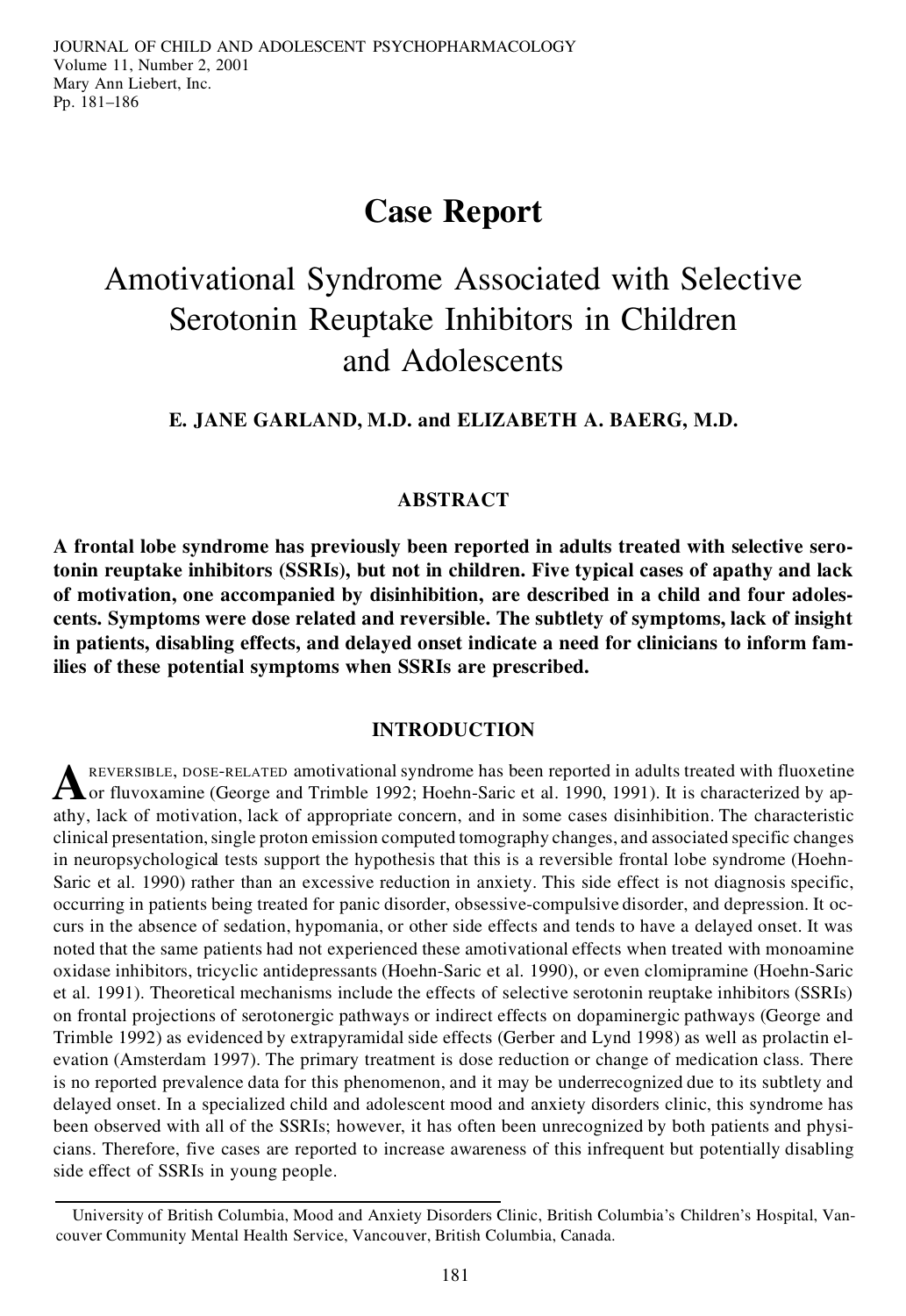#### GARLAND AND BAERG

## **CASE REPORTS**

The following cases were seen in a tertiary care child and adolescent mood and anxiety disorders clinic that provides consultation, pharmacotherapy, and cognitive-behavioral treatment. The characteristics of these representative cases are summarized in Table 1.

#### *Case 1*

A 14-year-old male was treated with paroxetine 20 mg for his second episode of major depression. He had a prior history of major depression a year previously that had resolved with a course of St John's Wort and a premorbid history of subclinical social anxiety and overanxious traits. He was an honor roll student who was compliant with parental expectations. The current episode was initially treated by the family physician with imipramine, but at 50 mg his depression had not resolved, and anticholinergic side effects and tachycardia were disabling. With the switch to paroxetine 20 mg, he was in full remission after 6 weeks of treatment. Within the next month, when seen in routine follow-up, he was free of depression but his affect was markedly flat to the point of having the mask-like appearance associated with parkinsonism; there were no associated features of muscular rigidity, tremor, or other extrapyramidal side effects. He seemed unconcerned about his schoolwork and generally apathetic. The parents were quite concerned about this change of personality, as was the clinician, but the patient was quite satisfied with his life and did not recognize a problem. He had experienced a reduction in social anxiety that allowed him to speak with friends at school more comfortably. He did agree to reduce the paroxetine to 10 mg, and there was no recurrence of depression or anxiety and some improvement in his flat affect. However, the family, treating clinician, and the therapists in the adolescent depression group he attended remained concerned about his apathy. He was spending increased time on the computer and seemed less influenced by parental expectations. There was, however, only minimal decline in his schoolwork, and he was not disinhibited. Because of his flat presentation, however, his paroxetine was reduced earlier than planned to 5 mg after 4 months of remission and discontinued after another month. His affect returned to normal but without return of earlier subclinical anxiety symptoms. He has since remained well. Despite his well above average intelligence, he did not at any point comprehend the change that his family and others observed but accepted the recommendations to reduce medication. He was not using any recreational drugs or alcohol.

#### *Case 2*

A 15-year-old male presented with a mixed anxiety disorder combining specific performance anxiety with a long history of inhibited temperament and difficulty adapting to change. The family had already sought a psychologist's help to reduce test anxiety, but he found that his anxiety consisted of "freezing up" in the situation rather than anticipatory worrying. Cognitive strategies were not helpful, and he was not able to master relaxation strategies. The blanking out in the test situation was adversely affecting his grades. As a skilled player in several high-level team sports, a similar "choking up" under game pressure was affecting his standing and his future hopes. The family was interested in a pharmacotherapy trial as long as it

| Case           | $Age$ (sex)         | Diagnosis                     | <i>Medication</i> | Dose at<br>which symptoms<br>appeared | Management                               |
|----------------|---------------------|-------------------------------|-------------------|---------------------------------------|------------------------------------------|
|                | $14 \text{ (male)}$ | Major depressive disorder     | Paroxetine        | $20 \text{ mg}$                       | Decrease dose                            |
| 2              | $15 \text{ (male)}$ | Anxiety disorder NOS          | Fluoxetine        | $10 \text{ mg}$                       | Decrease dose                            |
| 3              | $14 \text{ (male)}$ | Obsessive-compulsive disorder | Fluoxetine        | $40 \text{ mg}$                       | Decrease dose                            |
| $\overline{4}$ | 10 (female)         | Obsessive-compulsive disorder | Paroxetine        | $30 \text{ mg}$                       | Decrease dose                            |
| .5             | 17 (female)         | Depressive disorder NOS       | Fluoxetine        | $30 \text{ mg}$                       | Decrease dose; augment<br>with bupropion |

**TABLE 1. CASES OF AMOTIVATIONAL SYNDROME WITH SELECTIVE SEROTONIN REUPTAKE INHIBITORS**

 $NOS = not otherwise specified.$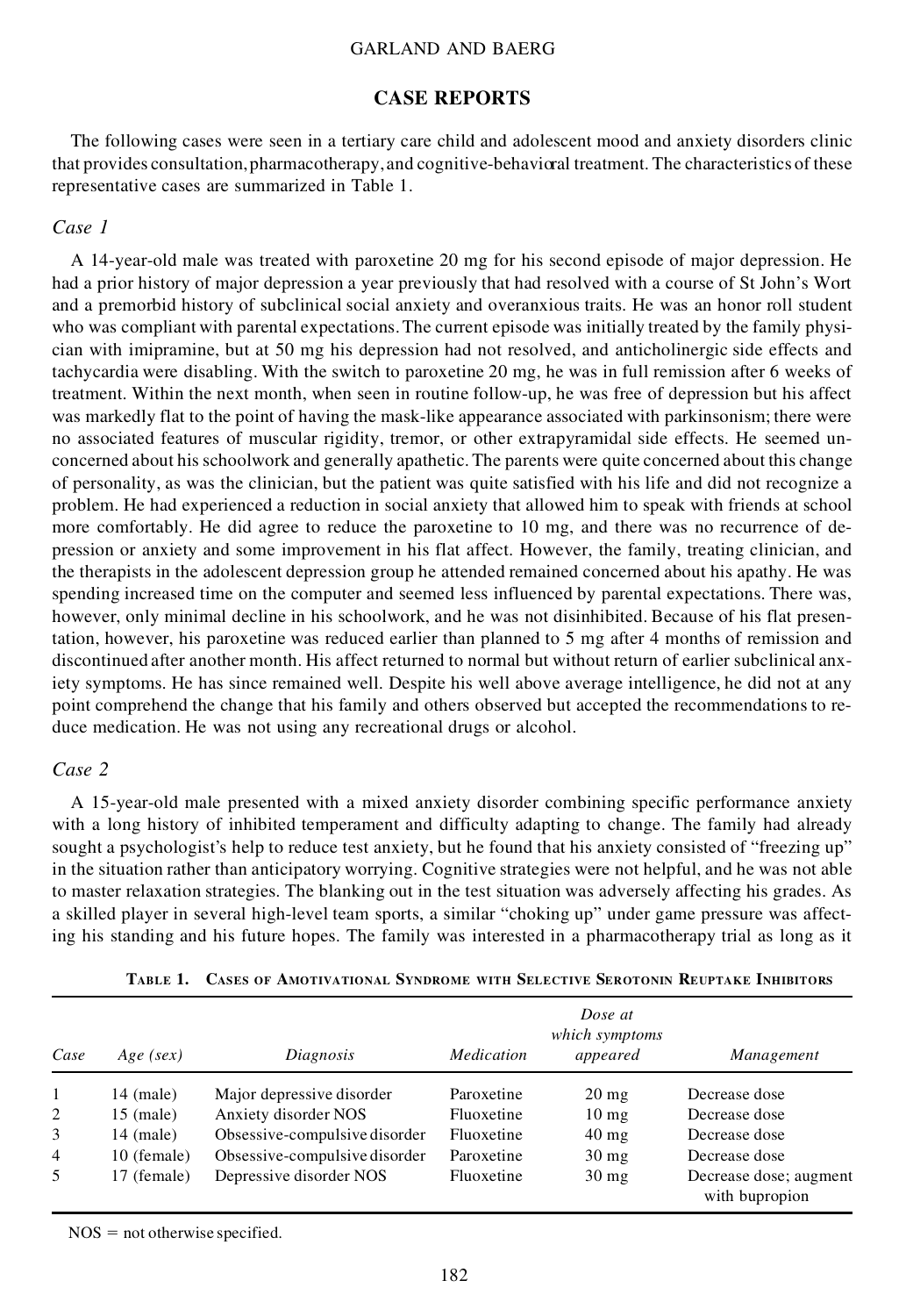#### AMOTIVATIONAL SYNDROME WITH SSRIs

would not affect his sports performance. Fluoxetine was therefore chosen over alternatives such as propranolol. After 4 weeks of treatment with 10 mg fluoxetine daily, he reported an improvement in test anxiety, with resultant improved grades in several key subjects, and the parents and coach had observed positive results on the sports field. After about 6 weeks of treatment at this same dose, however, there was a gradual change that was not recognized for another month when the parents contacted the clinician because of a developing crisis at school and in competitive sports. At this point, 10 weeks after treatment initiation, the parents were distressed that the patient seemed unconcerned with several major team losses. His coach was dismayed by his "bizarre" blasé attitude about game outcomes during a recent tournament. At the same time, the parents had a call from one of his teachers who knew him well, concerned about the fact that he was no longer doing his homework and even more worried that he seemed entirely nonchalant when confronted about it. She found this "change in personality" alarmingly out of character for him as it seemed more than "just adolescence." It then came to light that a similar lack of initiative and effort to complete work was occurring in other subjects over the previous months. He was also losing items of clothing, neglecting his chores, and generally being criticized for his "irresponsibility" from many adults in his life. When the parents confronted him about these behaviors, he was calm, unconcerned, and did not seem to perceive a problem. They became frustrated and initiated consequences, with little effect. On reflection, however, the mother called the clinician because the parents had been warned about the risks of amotivational syndrome, and she wondered if this could be the cause of the change in her son's behavior. There was no associated sedation, sleep problem, overactivity, or other features suggesting hypomania, and there was no drug use. The psychiatrist recommended discontinuing the medication, as it was already at a low dose. Over the next month, he gradually returned to his usual self. Two months later, however, he himself requested to go back on the fluoxetine at a lower dose because he did not like the subjective experience of his returned anxiety. Cautiously, the clinician reintroduced 2.5 mg of fluoxetine, and over the next month the positive benefits returned without the amotivational features.

#### *Case 3*

A 14-year-old male was treated for obsessive-compulsive disorder with 30 mg of fluoxetine, had a good response with more than 50% reduction in symptoms, and was able to manage residual symptoms of moral scrupulosity, religious obsessions, and mental rituals with cognitive-behavioral strategies. After a half year of treatment, due to a breakthrough of disabling symptoms, however, the dose was increased from 30 mg to 40 mg. Over the next 2 months he was transformed from a highly conscientious and successful student who also felt obliged to provide mother with help around the house to a boy who seemed uninterested and apathetic about both of these areas of his life. He was neglecting chores and homework and was less socially and physically active due to general apathy. In a follow-up visit 6 weeks after the dose increase, his affect was flat, and he appeared emotionally disconnected and apathetic. However, he reported that he felt "fine" and was not in any way unhappy or distressed about his situation despite a large drop in his grades. As he was reluctant to decrease the dose because he felt he finally had good relief from obsessive thoughts, close monitoring and more structure were implemented over the next 2 months with some success. Although his grades remained significantly lower due to "not bothering" with homework and other responsibilities, and his motivation during competitive sports was noticeably diminished, he and his mother were reasonably satisfied with the situation as the obsessive-compulsive disorder symptoms were of more concern to them. The clinician, however, strongly encouraged a future trial of dose reduction and increased cognitive-behavioral treatment for any residual obsessive-compulsive symptoms.

#### *Case 4*

A 10-year-old female developed acute obsessive-compulsive disorder characterized by prominent intrusive thoughts about needing to kill herself or family members. There was no associated depression and no prior history except that she was somewhat "sensitive" and inhibited in temperament. Treated by the family physician initially with 10 mg and then 20 mg of paroxetine, her symptoms improved about 50% and went into full remission when the dose was increased after 2 months to 40 mg. When seen in the clinic for assessment, she had subclinical symptoms for which cognitive-behavioral therapy was recommended. How-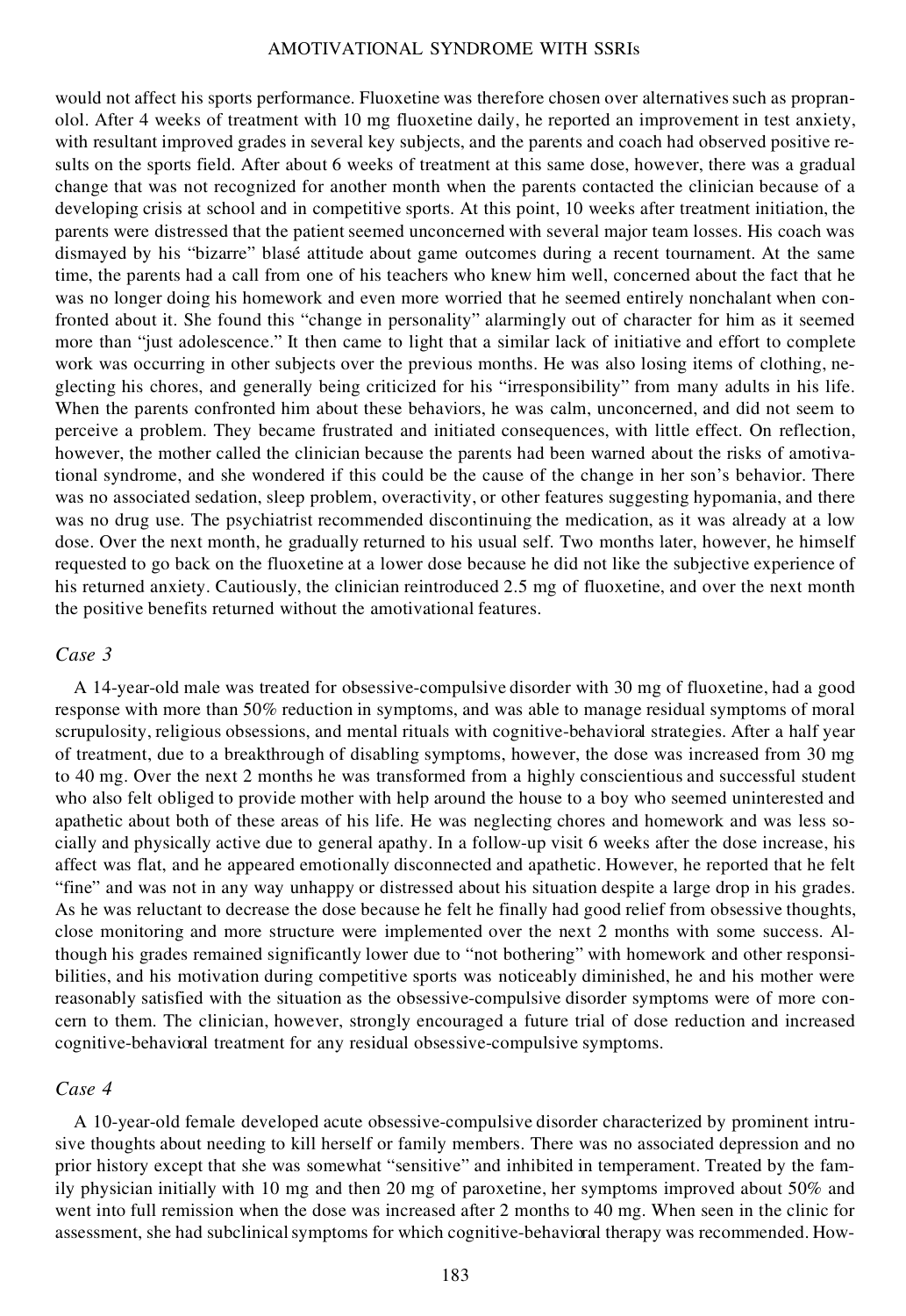#### GARLAND AND BAERG

ever, her mother reported that she also had a problem of disinhibition, which had emerged after the dose was increased to 30 mg and worsened at 40 mg. She had interpersonal boundary problems, asking people inappropriate personal questions, having poor judgment and thereby insulting and alienating both peers and adults. This was quite out of character for her, as she had previously been quite polite and sensitive to others. She did not seem to have insight into how inappropriate her statements were at the time. When her behavior was pointed out to her, she would appear to be upset about it later primarily because her mother warned her that this could cause her to lose friends. However, when describing her actions to the psychiatrist, she showed no appropriate embarrassment. She appeared unusually unconcerned and flat in affect, but the clinician had no baseline to compare, not having seen her prior to medication. There was no evidence of general behavioral activation or hypomania such as overactivity, pressure of speech, irritable or elevated mood, or hyperarousal in the form of sleep disturbance. The parents were puzzled by this new symptom. When asked, they also noted a decrease in responsibility for schoolwork and her lack of concern about this. The parents were keen to continue the medication dose as the obsessive-compulsive disorder symptoms were more upsetting, but a few weeks later because of persistence and impact of this disinhibited social behavior despite coaching and feedback, they requested to reduce the dose. Disinhibited symptoms improved after 2 weeks at 30 mg but recurred a few weeks later even at that dose. The dose was further reduced to 20 mg with resolution of disinhibition but an increase in obsessive thoughts. Cognitive therapy was recommended to manage these. The parents continued to find her somewhat less conscientious than her usual self, even at the lower dose of paroxetine. At 10 mg of paroxetine, however, mother reported that she had returned to her "usual sparkling personality," and her affect became fully responsive.

#### *Case 5*

This 17-year-old female was treated for a diagnosis of depressive disorder characterized by recurrent and chronic symptoms of mild major depression with irritability and affective instability. A prior history of mild attention deficit disorder was suspected based on parental report, but teacher ratings did not support this. She was very active in high-level competitive sports, was employed part time, was an average student, and had experienced longstanding family conflict treated with family therapy. Subjective depression and irritability greatly improved with fluoxetine 20 mg initiated by the family physician in the summer. When seen for assessment at the end of summer, she had also been using marijuana daily over the previous month and recreationally once or twice a week for 3 months prior to that but was reducing to weekend use only as school was about to start and she had begun physical training to prepare for her sports season. At this point her dose was increased to 30 mg daily as her depression was in partial remission. On the next visit a few weeks later, she reported improved mood, her parents saw her as less irritable but her clinical presentation was quite flat compared to her previous lability, and she seemed unmotivated for school and sports. She was at this point not using any marijuana and was judged to be a reliable reporter of her use as it was understood that this information would be kept in confidence by the psychiatrist. With the hypothesis that this represented residual depression, her does was increased to 40 mg of fluoxetine. At this dose, her subjective mood became quite stable, and the parents were pleased with resolution of her irritability. Over the next month, however, she seemed to lose interest in socializing and also in sports. She changed from someone realistically working toward an athletic scholarship for college to someone who no longer cared about going on with her competitive sports. She appeared quite apathetic and flat in affect with facial akinesia but had few complaints except for some mental "tiredness" without physical fatigue and mild hypersomnia (10 hours). At this point, the family was far less concerned about her as she was no longer volatile and there was less conflict about curfews as she was less interested in going out with her friends. However, the treating psychiatrist was very concerned due to the loss of goals and motivation as well as the clinical presentation. Over the next 2 months, the fluoxetine dose was reduced in increments to 20 mg, and bupropion 150 mg was added, which led to normalization of her affect and improvement in motivation and initiative. However, her lack of participation in sports during a crucial part of the season had a lasting impact on her career plans. Several months later, not being involved in a competitive sports team, she briefly returned to daily marijuana use, which resolved again with considerable support. She was able to complete her graduation year without recurrent depressive symptoms and became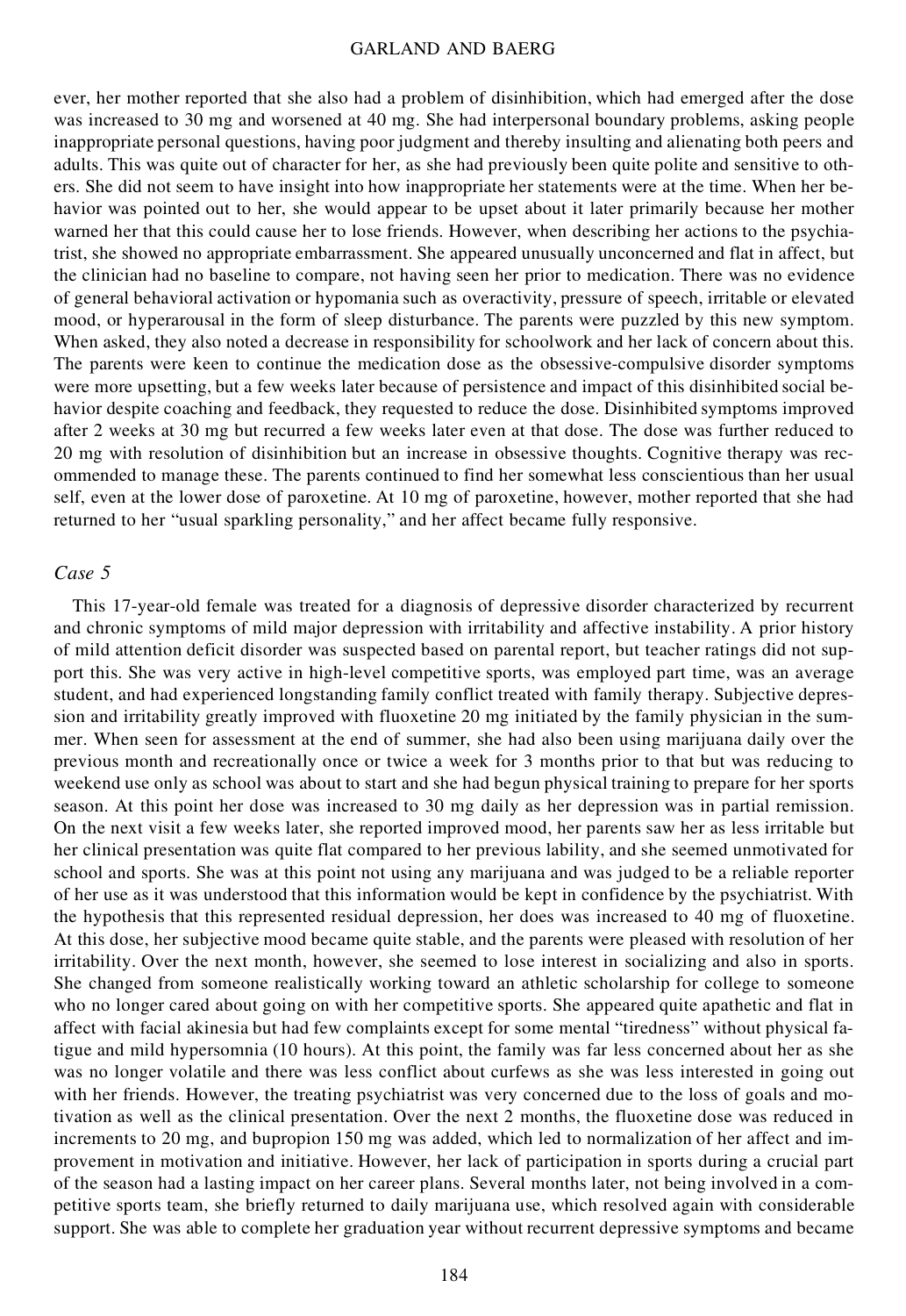#### AMOTIVATIONAL SYNDROME WITH SSRIs

involved in less competitive community sports but decided to go to work rather than to postsecondary education.

#### **DISCUSSION**

These cases present strikingly similar symptoms of amotivational syndrome to the small number of adult cases described by others (Hoehn-Saric et al. 1990). Similarities include dose dependence; usually apathetic but occasionally disinhibited presentations; occurrence after weeks or months of treatment; and lack of recognition of the problem by the patient until occupational, interpersonal, or academic problems developed. This syndrome occurred when SSRIs were prescribed for a variety of diagnoses. Although it has been suggested that it may be more common with obsessive-compulsive disorder, this may be due to the higher doses used to treat this condition. There was no evidence of accompanying sedation, hypomania, physical behavioral activation, or extrapyramidal side effects. These cases also illustrate the marked detrimental impact on schoolwork, social relationships, and sports involvement at this developmental stage. Nevertheless, symptoms often go unrecognized as they are delayed in onset and subtle. The patients feel "fine," and parents may attribute problems to other causes such as adolescence, suspected drug use, or a "bad attitude." It was difficult for parents to recognize, even when prewarned as they were in case 2, because the delayed onset prevented association with medication. In four of these cases, symptoms were identified by the clinician on a follow-up visit. Even then, as in case 5, the flat affect and lack of motivation can be difficult to distinguish from residual depressive symptoms and might lead to dose increase rather than decrease. In cases 1 and 5, the dramatically flat affect and facial akinesia led to a suspicion of parkinsonian symptoms, but there were no other extrapyramidal motor symptoms. As in the adult cases reported, these young patients could acknowledge the changes in behavior when they were pointed out, but still they were unconcerned; as one adult commented "this is what a frontal lobotomy must feel like" (Hoehn-Saric et al. 1990). It was notable that even when the symptoms of a frontal lobe syndrome were identified, parents were reluctant to decrease medication dose due to worry about return of symptoms. It appeared that parents were more reactive to the volatile symptoms of acute anxiety and depressive irritability than the more "mellow" (several parents used this word) presentation of these children.

In case 5, recent use of marijuana could theoretically have contributed to the presentation, although her use had been relatively short term and was terminating when the amotivational features appeared. Marijuana withdrawal is typically characterized by irritability, anxiety, and somatic symptoms rather than apathy (Haney et al. 1999). However, low motivation has been described with chronic marijuana smoking, and systematic research on acute and long-term effects of cannabis has documented deficits of short-term memory, working memory, and selective attention (Hall and Solowij 1998). Therefore, marijuana use is an important diagnostic consideration when evaluating an amotivational syndrome in adolescents.

It was clear that this amotivational state was not simply a reduction in anxiety, as these patients appeared distinctly apathetic and inappropriately unconcerned rather than merely "not anxious." However, parents, and the adults in previous reports, have tended to initially explain away symptoms in this way, assuming that anxiety was previously inhibiting inappropriate behaviors and maintaining compliance with expectations. Socially anxious children may have transient difficulties when successfully treated with SSRIs, as they have not developed age-appropriate social skills due to their avoidance history. However, the quality and content of disinhibition in case 4 was highly inappropriate for a child of her age. The disinhibition associated with the amotivational syndrome also appears to be different in quality from the typical behavioral activation seen when SSRIs are initiated in children (Riddle et al. 1991). Patients with this more common, early-onset and often transient symptom are not apathetic or unconcerned, and they often have insomnia and overactivity. However, the boundaries between frontal lobe amotivational or disinhibition syndromes, behavioral activation, and extrapyramidal effects such as parkinsonism associated with SSRI treatment need to be better defined.

Of the antidepressants, SSRIs have been uniquely implicated in this amotivational syndrome. In theory it could occur later with fluoxetine due to the longer half-life, but it appeared to develop with any SSRI after 6–8 weeks of treatment or later with a dose increase. The dose at which symptoms first appeared ranged